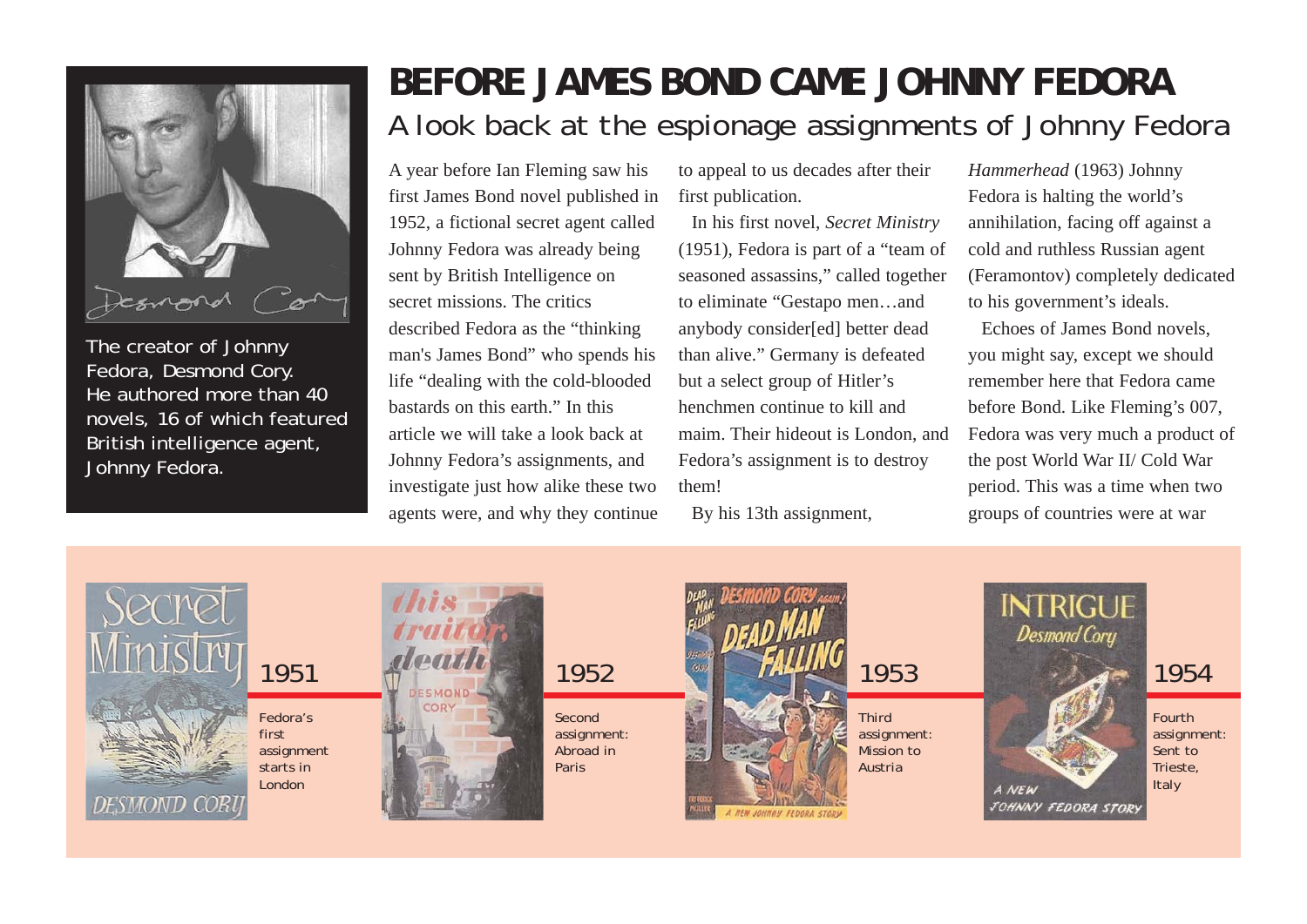

Johnny Fedora reaches the masses through paperback editions

without actually fighting each other. For some 40 years, the East and the West spied on each other, and killed each other's spies. They fought for influence over other countries in different parts of the world, and consequently wherever British Intelligence wanted Johnny Fedora to go, he would go. As the title of many of his books show, "*Johnny goes East, West, South, and North*," Fedora followed the enemy no matter their location.

While these days are now gone, they still resonate with the society we live in today, and with the public's continued interest in the clandestine life of the secret agent. Today, instead of the Nazi or Soviet threat, we now fret about Al-Qaeda and other extremist organisations.

Written by an ex-British Commando turned best-selling author, Desmond Cory wrote with a flourish that caught the eye of the critics. Early on, he was applauded as a possible "British Raymond Chandler," and a "writer of thrillers who really can write. He combines verve and intelligence with genuine skill in the use of words." As a consequence, Johnny Fedora novels sold more than James Bond's early publications. In fact, it was not the British public who were to ultimately decide on who was to

become Britain's most successful secret agent, but an American President. As Professor Marcia Songer explains:

"Even though Johnny Fedora predates James Bond, comparisons with Ian Fleming's better known hero are inevitable. Agent 007's popularity is often attributed to the admission by President John F. Kennedy that *From Russia With Love* was one of his favourite novels. After that revelation in 1957, sales of the Fleming spy novel soared. Seven years later when [Cory's] *Hammerhead* was republished in the United States as *Shockwave*, the book jacket carried

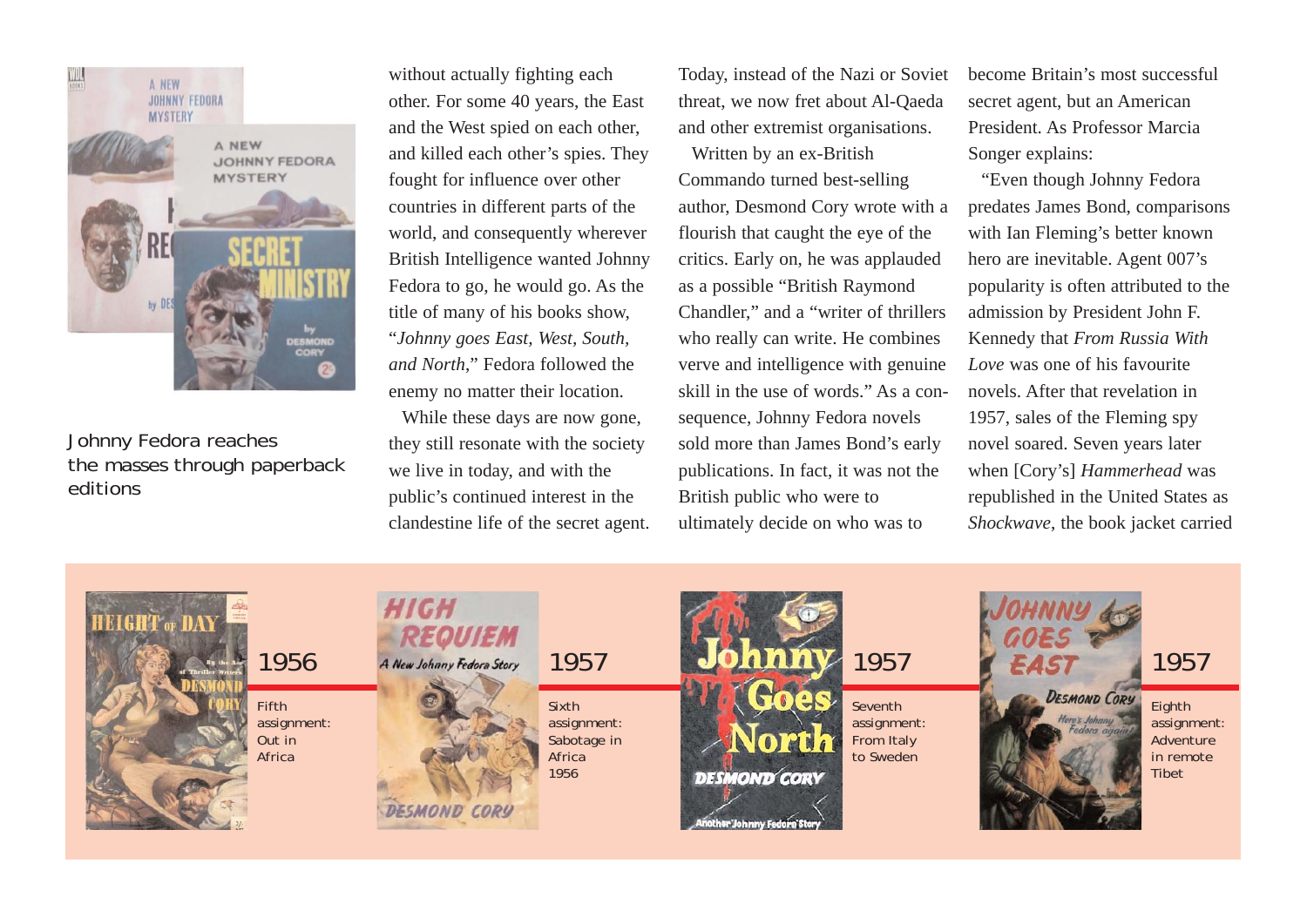"For my money, Johnny Fedora, professional killer for British Intelligence, more than deserves to take over James Bond's avid audience."

> Anthony Boucher, New York Times

a quote from Anthony Boucher of the New York Times saying that Johnny Fedora "more than deserves to take over James Bond's avid audience." Reviews of *Feramontov* and Ian Fleming's *Octopussy* appeared side by side in the New York Times Book Review of 1966. Of *Feramontov* a reviewer said, "As one has come to expect from Cory, colorful action, copious carnage, elaborate intrigue, frequent surprises." *Octopussy*, however, was dismissed as "a thin and even emaciated volume."

In order to better understand how Johnny Fedora novels are actually quite different to those of James

Bond, we need to look at one of his novels. In this case, let's look at *Johnny Goes South*, the 10th Fedora novel, first published in 1959 and later published again a number of times in the 1960s as *Overload*. Fedora is called to South America by a leading dictator called Tocino. Although he is occasionally on the delivering end of a bullet, Fedora's job this time is to assure that Tocino's top rival survives a probable assassination attempt.

As with most spy fiction, there are plenty of twists and sub-plots ahead in this story. For one thing, Tocino has a sexually voracious

daughter named Adriana whose body Cory describes in loving detail. At first glance, the elements may seem familiar. Fedora shares some of Bond's familiar traits. Both are from humble backgrounds, with a tendency to use as few words as possible. Cory also uses a similar number of Fleming characteristics, such as exotic locations. But while the packaging appears to be similar, the contents are strikingly different. For one thing, the action here falls well short of the fast-paced, techno-gadgetry we associate with Bond movies.

This is because Cory is less concerned with pace, and more

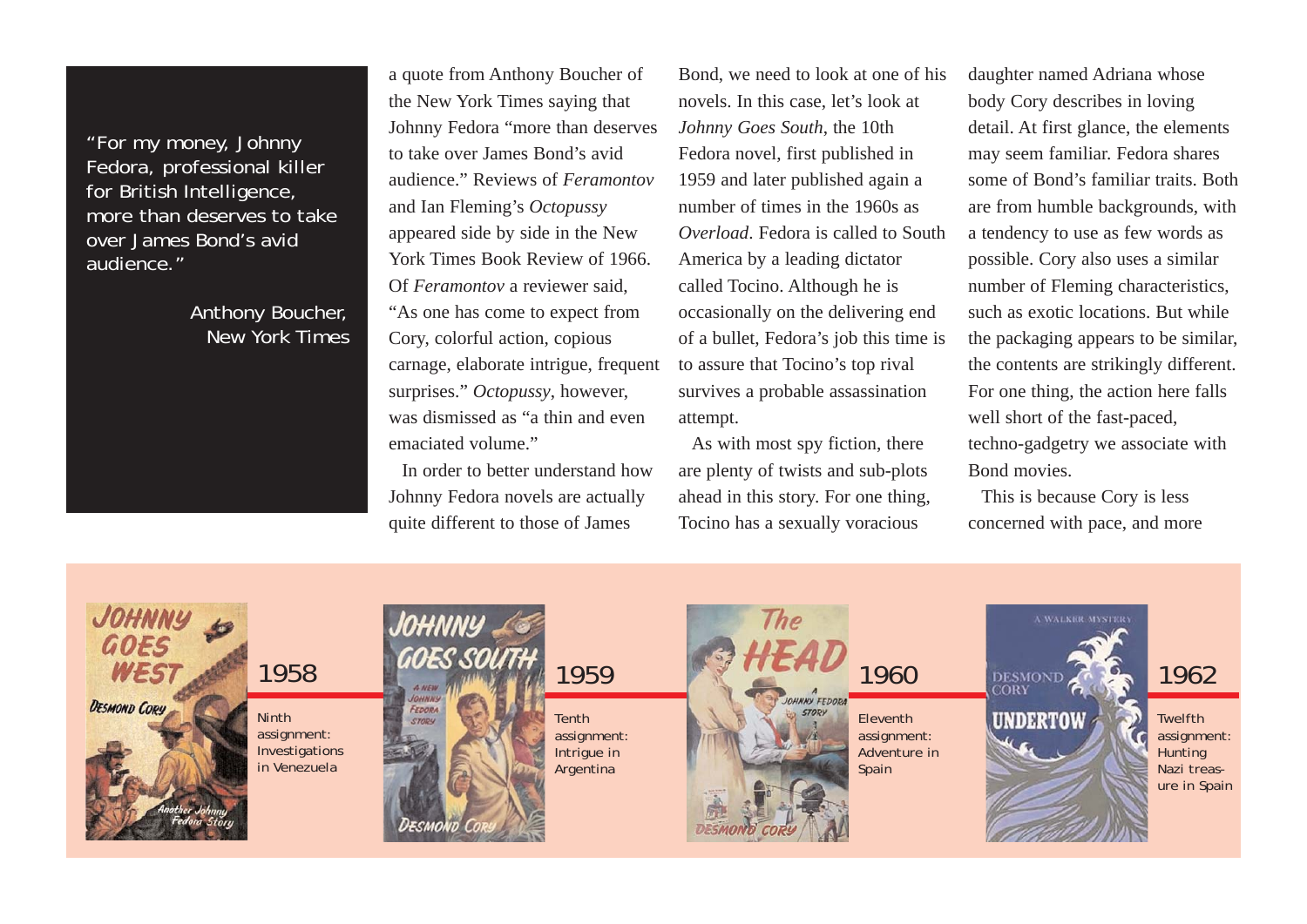**Johnny** Fedora has entertained audiences for more than 30 years



Desmond

Timelock

concerned in delivering a thriller with brains. After cleverly developing the situation, Cory drops (yet again) Fedora in the thick of it, letting him figure out for himself a way out. The action is often slow, Fedora methodically trying to get the opponent to crack under interrogation. It's less exciting than seeing him take on three enemy gunmen, but it's gripping in its own way.

*Johnny Goes South*, as with many other Federa novels, falls closer to Graham Greene (whose *England Made Me* Cory wrote the screenplay when filmed in 1973) than Ian Fleming. Similar to Greene, Cory avoids the melodrama of many

secret agent novels where routine destruction is in abundance. Instead, Cory novels are written in lean, realistic prose, having often clever and exciting plots, and achieving almost a cinematic visual realism in its description. Rather than fast-paced action, Cory concentrates on portraying the characters' internal lives, the mental, emotional, and spiritual. Usually, the characters around Fedora are internally troubled, with Fedora himself showing his own frailities from time to time.

Like Greene (and others such as Norman Mailer), the world of men with secret lives is for Cory a vehicle in which to explore a

number of themes, particuarly the psychological and the sexual. Cory was in fact to develop the pyschological theme further after Fedora, penning a number of pyschological thrillers that included *Deadfall*, which was later made into a 20th Century Fox film starring Michael Caine.

Like other secret agent novels, there are political undertones in Fedora's novels, although on the whole Cory is far less vocal than others in expressing them. All the more surprising, given Fedora's background. Born of a Spanish father and Irish mother, Fedora "got himself mixed up with the IRA on one side and the Spanish civil war

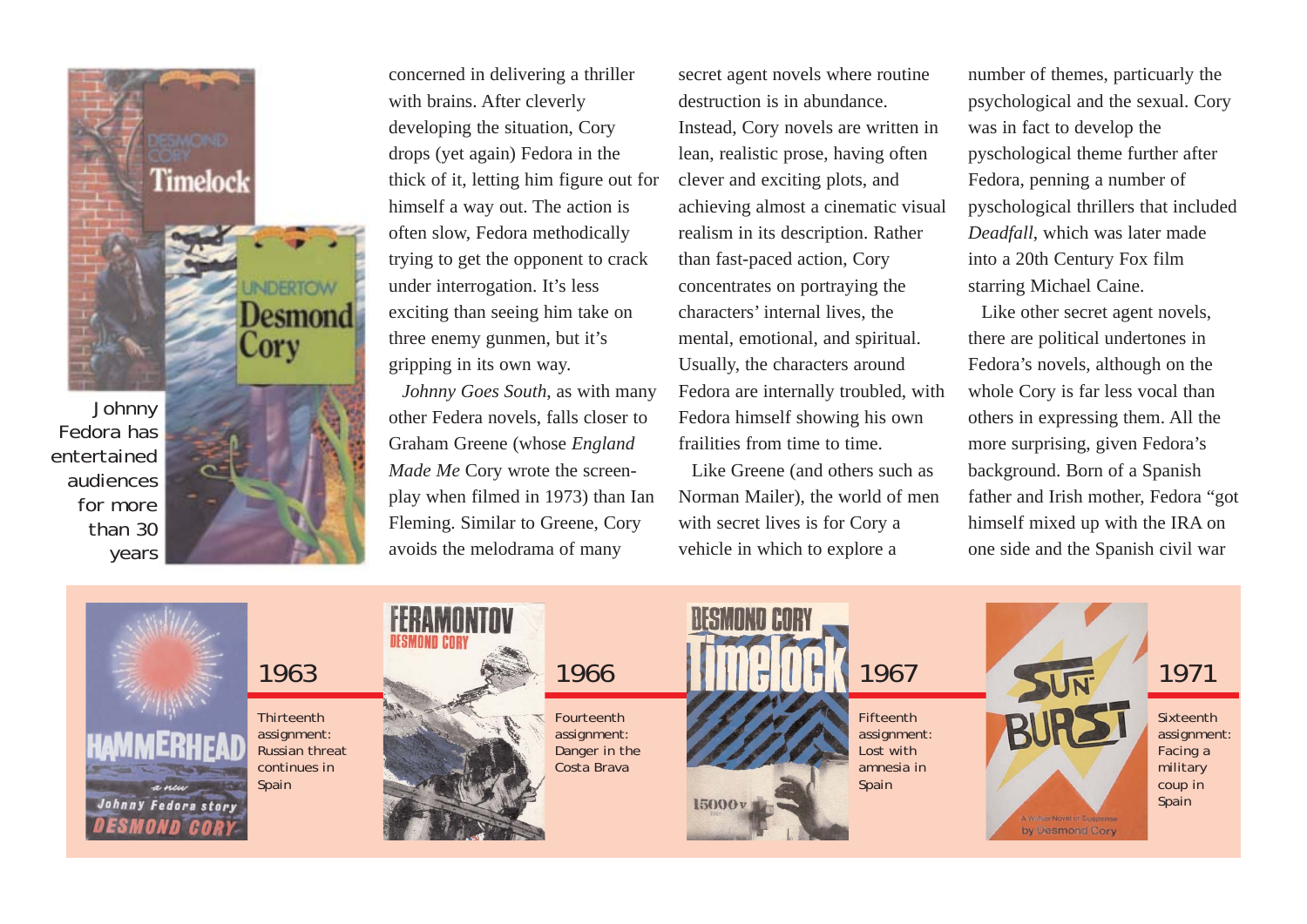on the other." Due to his father's Republican tendencies, The Falangists killed both his parents.

It is understandable to learn that Fedora is driven as much by a need to avenge the death of his parents than patriotism or loyally to British Intelligence. Yet, despite this, Cory expresses no strong political opinions either way, preferring to

explore the emotional and psychological conflicts that live in the characters of his novels. Politics always remains a small undercurrent in Fedora novels. For example, the last five Fedora books (sometimes called the Feramontov Quintet) are mostly based in Spain. Some might consider this a strange choice to depict the cold-war

## The novels of Johnny Fedora:

| Original Title                                | Also published as           |
|-----------------------------------------------|-----------------------------|
| Secret Ministry (1951, 1957)                  | The Nazi Assassins (1970)   |
| This Traitor, Death (1952, 1957)7             | The Gestapo File (1971)     |
| Dead Man Falling (1953, 1957)                 | The Hitler Diamonds (1969)  |
| Intrigue (1954, 1957)                         | Trieste (1968)              |
| Height of Day (1955)                          | Dead Men Alive (1969)       |
| High Requiem (1955, 1957, 1969)               |                             |
| Johnny Goes North (1956, 1961)                | The Swastiza Hunt (1969)    |
| Johnny Goes East (1957)                       | Mountainhead (1966, 1968)   |
| Johnny Goes West (1958, 1966, 1967, 1968)     |                             |
| Johnny Goes South (1959, 1964, 1966)          | Overload (1966, 1968)       |
| The Head (1960)                               |                             |
| Undertow (1962, 1963, 1965, 1966, 1969, 1983) |                             |
| Hammerhead (1963)                             | Shockwave(1964, 1965, 1966) |
| Feramontov (1966, 1968)                       |                             |
| Timelock (1967, 1968, 1984)                   |                             |
| Sunburst (1971)                               |                             |
|                                               |                             |

conflict between the East and West, yet Spain was at that time a target for the Communist cause. Like Pakistan or Turkey today, Spain wanted to appease the West while showing political tendencies not favored by the capitalistic West. Just as Cuba turned out to be a communist country on the doorstep of America, Spain could go the same way.

Hence why Feramontov, a Soviet secret operative and Fedora's archrival, targets Madrid for nuclear annihilation, putting in place new political leadership that would favour the Communists. Thankfully, Cory never lingers on

the political theme, and instead focuses on the rivalry that emerges between Fedora and Feramontov. The Feramontov quintet includes *Undertow, Hammerhead, Feramontov, Timelock,* and *Sunburst*, and throughout, these highly skilled agents pit their wits against each other, similar to Sherlock Holmes and Dr. Moriarity. So why do comparisons between Fedora and Cory abound? Well, this was probably more due to Cory's publicists and the press than anyone else. The James Bond phenomena was so huge in the 60s and 70s that all espionage writers were being compared to Fleming. Below are just some examples of how critics reviewed Fedora's novels:

"For my money, Johnny Fedora, professional killer for British Intelligence, more than deserves to take over James Bond's avid audience." - Anthony Boucher, New York Times 1965.

"As fast, furious and horrifying as anything in this Bond age." - The Times 1966.

"Johnny Fedora is the 'thinking man's James Bond' who spends his life 'dealing with the cold-bloodiest bastards on this earth.' " - Books and Bookmen 1966

"Full of Bondish ingredients - sex, sudden death, expertise - which had me glued to the last half till the small hours." - The Spectator 1967

"Desmond Cory seems to me to accomplish precisely what Fleming was aiming at. This is a sexy, colourful, glamorous story, written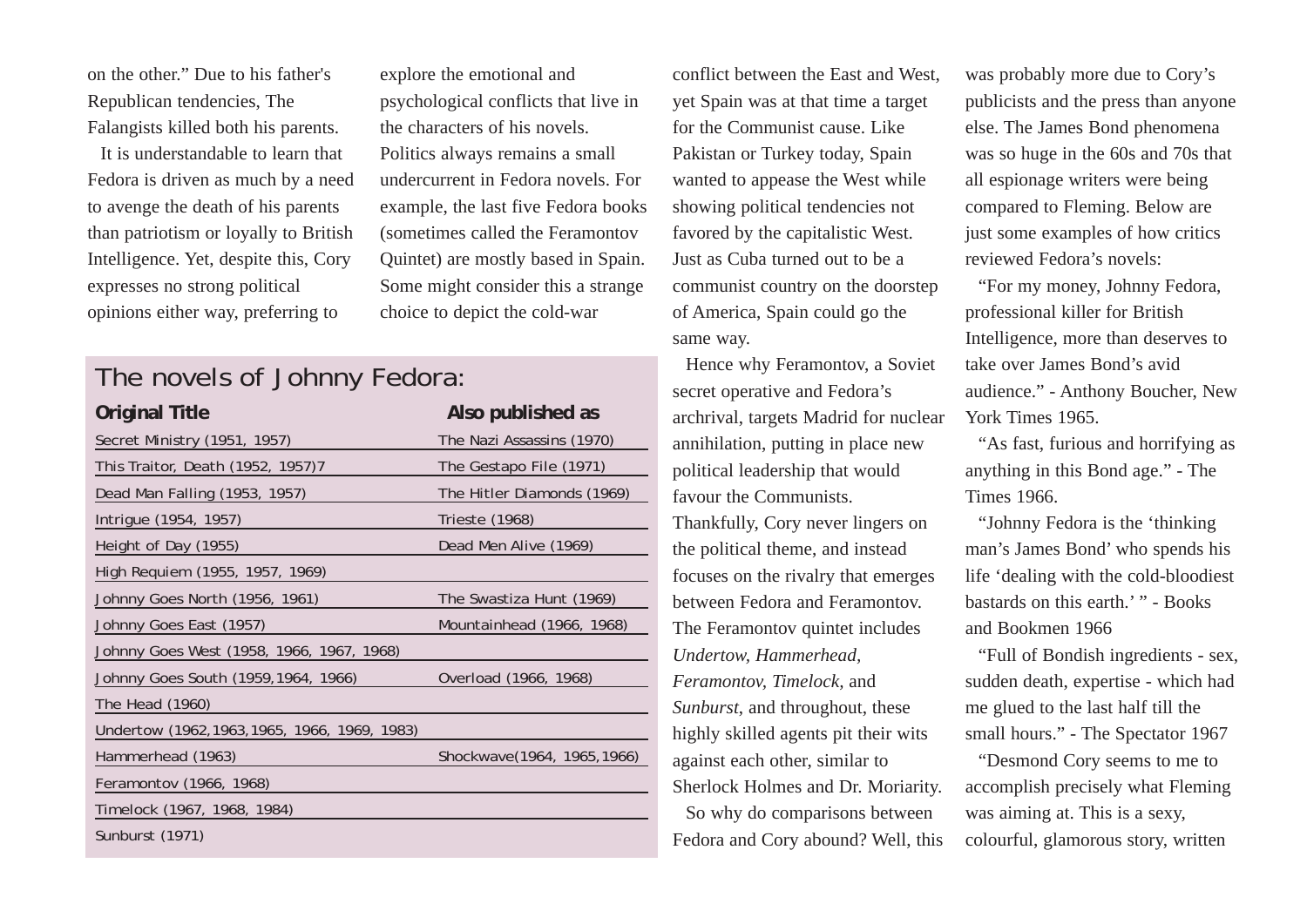with finesse, economy, humour, and full and inventive plotting." - New York Times 1967

"Meet the most savagely exciting



secret agent since Nick Carter and James Bond. Johnny Fedora is cool and ruthlessly efficient" - Personal

Book Guide 1968.

The many faces of Johnny Fedora

Even in his early assignments, we find in Fedora a maturity not found in many of the 1960s secret agents such as James Bond. For Fedora it is not all fast-cars, lovely women, and the elimination of enemy agents, even if there is a fair share of all of these. One characteristic that marks Fedora out from other fictional agents is his skill as a talented pianist. Through music he finds escape from the real and brutal world of the assassin.

"Every time he played [the piano] Johnny found himself .. far removed from his existence where he handled a gun with an efficiency that was cold and hard and completely disillusioned."

This disillusionment is something you rarely see in this genre until the post-Bond era (or counter Fleming period) when authors such as Len Deighton and Le Carré showed the darker side of espionage work. In this respect, Desmond Cory and his characters (such as Fedora) are arguably ahead of their contemporaries.

The same can be said of Cory's

portrayal of women. It is true that Cory has a propensity to describe the physical attributes of many female characters in notable detail (like many other espionage authors) but from the early Fedora novels right through to the last assignments in the 60s and 70s, the main female characters are developed in some detail,and play an important role in the plots. Many of these women may on the surface be portrayed as sultry and provocative, but underneath they are far more complex. Their role also varies a great deal from novel to novel. In *This Traitor, Death* (1952), the reader is introduced to Le Rossignol (The Nightingale), Hitler's most beautiful and ruthless spy. In most espionage novels, few (if any) get the upper hand over the main protagonist, whether it is Bond or Matt Helm (America's version of Bond). Not so with Desmond Cory novels, and ultimately it is another female character who has to rescue Fedora from Le Rossignol.

In *Johnny Goes North* (1956), Signora Holmgren appears at first to be the typical attractive brunette